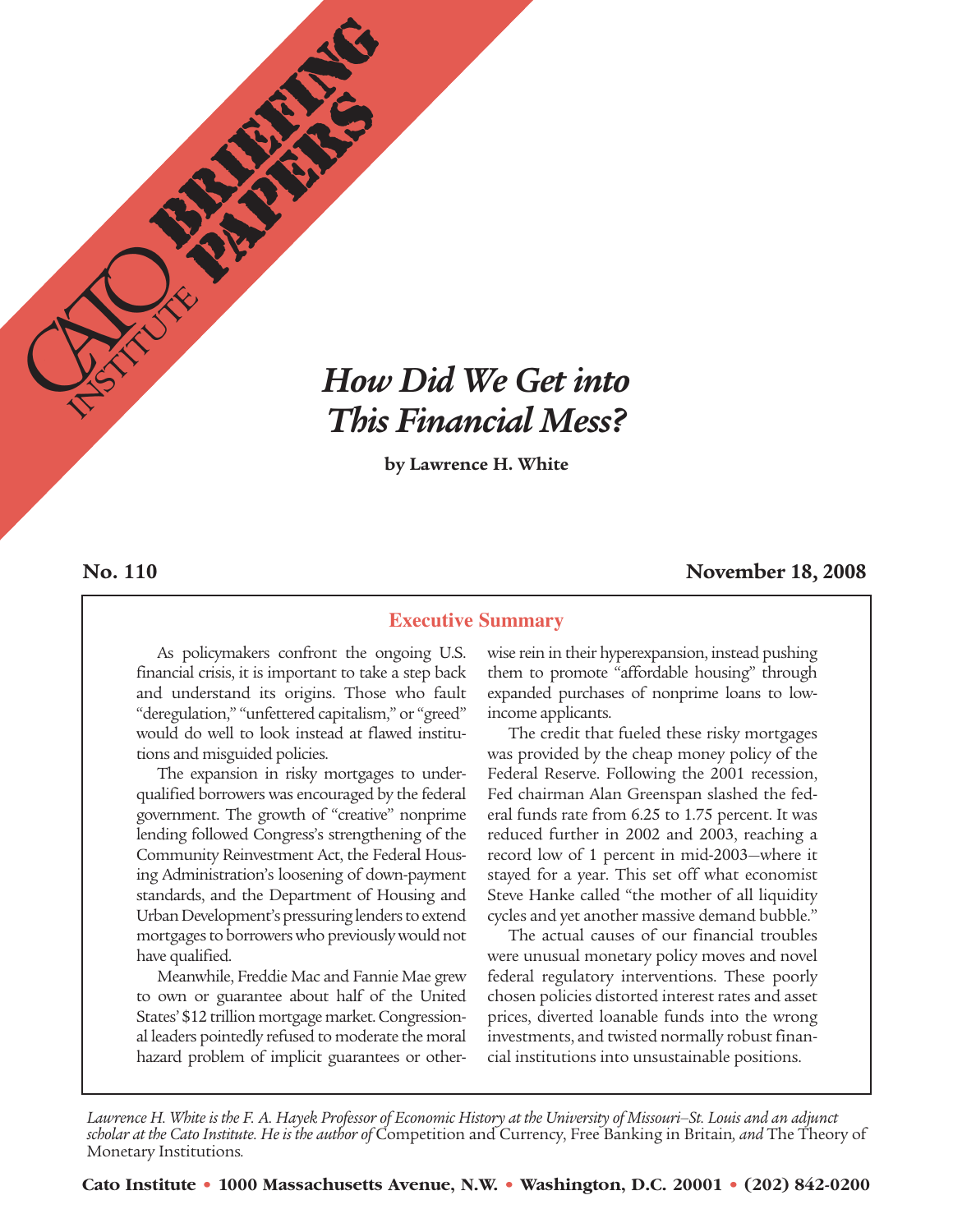**The causes of our financial troubles were unusual monetary policy moves and novel federal regulatory interventions.**

# **Introduction**

Mortgage foreclosure rates in the United States have risen to the highest level since the Great Depression. The nation's two largest financial institutions, the government-sponsored mortgage purchasers and repackagers Fannie Mae and Freddie Mac, have gone into bankruptcy-like "conservatorship." Several major investment banks, insurance companies, and commercial banks heavily tied to real estate lending have gone bankrupt outright or have been sold for cents on the dollar. Prices and trading volumes in mortgage-backed securities have shrunk dramatically. Reluctance to lend has spread to other markets. To prepare the ground for a return to normalcy in American credit markets we must understand the character of the problems we currently face and how those problems arose.

# **What** *Didn't* **Happen**

Some commentators (and both presidential candidates) have blamed the current financial mess on greed. But if an unusually high number of airplanes were to crash this year, would it make sense to blame gravity? No. Greed, like gravity, is a constant. It can't explain why the number of financial crashes is higher than usual. There has been no unusual epidemic of blackheartedness.

Others have blamed deregulation or (in the words of one representative) "unregulated freemarket lending run amok." Such an indictment is necessarily skimpy on the particulars, because there has actually been no recent dismantling of banking and financial regulations. Regulations were in fact intensified in the 1990s in ways that fed the development of the housing finance crisis, as discussed below. The last move in the direction of financial deregulation was the bipartisan Financial Services Modernization Act of 1999, also known as the Gramm-Leach-Bliley Act, signed by President Clinton. That act opened the door for financial firms to diversify: a holding company that owns

a commercial bank subsidiary may now also own insurance, mutual fund, and investmentbank subsidiaries. Far from contributing to the recent turmoil, the greater freedom allowed by the act has clearly been a blessing in containing it. Without it, JPMorgan Chase could not have acquired Bear Stearns, nor could Bank of America have acquired Merrill Lynch—acquisitions that avoided losses to Bear's and Merrill's bondholders. Without it, Goldman Sachs and Morgan Stanley could not have switched specialties to become bank holding companies when it became clear that they could no longer survive as investment banks.

## **What** *Did* **Happen and Why?**

The actual causes of our financial troubles were unusual monetary policy moves and novel federal regulatory interventions. These poorly chosen public policies distorted interest rates and asset prices, diverted loanable funds into the wrong investments, and twisted normally robust financial institutions into unsustainable positions.

Let's review how the crisis has unfolded. Problems first surfaced in "exotic" or "flexible" home mortgage lending. Creative lenders and originators had expanded the volume of unconventional mortgages with high default risks (reflected in nonprime ratings), which are the housing market's equivalent of junk bonds. Unconventional mortgages helped to feed a run-up in condo and house prices. House prices peaked and turned downward. Borrowers with inadequate income relative to their debts, many of whom had either counted on being able to borrowagainst a higher house value in the future in order to help them meet their monthly mortgage payments, or on being able to "flip" the property at a price that would more than repay their mortgage, began to default. Default rates on nonprime mortgages rose to unexpected highs. The high risk on the mortgages came back to bite mortgage holders, the financial institutions to whom the monthly payments were owed. Firms directly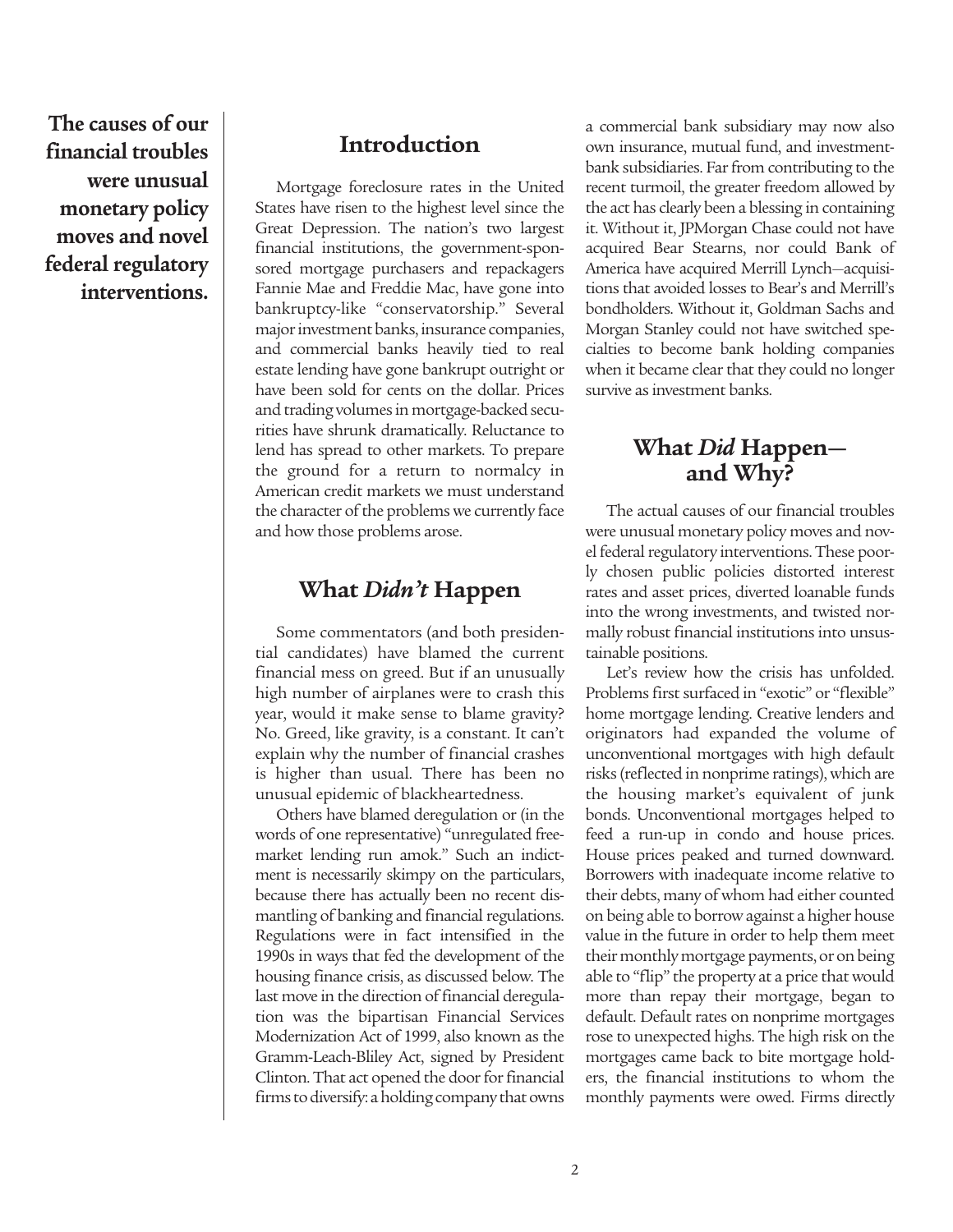holding mortgages saw reduced cash flows. Firms holding securitized mortgage bundles (often called "mortgage-backed securities") additionally sawthe expectation of continuing reductions in cash flows reflected in declining market values for their securities. Uncertainty about future cash flows impaired the liquidity (resalability) of their securities.

Doubts about the value of mortgagebacked securitiesled naturally to doubts about the solvency of institutions heavily invested in those securities. Financial institutions that had stocked up on junk mortgages and junk-mortgage-backed securities found their stock prices dropping. The worst cases, like Countrywide Financial, the investment banks Lehman Brothers and Merrill Lynch, and the government-sponsored mortgage purchasers Fannie Mae and Freddie Mac, went broke or had to find a last-minute purchaser to avoid bankruptcy. Firms heavily involved in guaranteeing mortgage-backed securities, like the insurance giant AIG, likewise ran aground. Suspect financial institutions began finding it difficult to borrow, because potential lenders could not confidently assess the chance that an institution might go bankrupt and be unable to pay them back. Credit flows among financial institutions became increasingly impeded by such solvency worries.

Given this sequence of events, the explanation of our credit troubles requires an explanation for the unusual growth of mortgage lending—particularly nonprime lending, which fed the housing bubble that burst —leading in turn to the unusual number of mortgage defaults, financial institution crashes, and attendant credit-market inhibitions.

There is no doubt that private miscalculation and imprudence have made matters worse for more than a few institutions. Such mistakes help to explain which particular firms have run into the most trouble. But to explain *industrywide* errors, we need to identify policy distortions capable of having industrywide effects.

We can group most of the unfortunate policies under two main headings: (1) Federal Reserve credit expansion that provided the means for unsustainable mortgage financing, and (2) mandates and subsidies to write riskier mortgages. The enumeration of regrettable policies below is by no means exhaustive.

## **Providing the Funds: Federal Reserve Credit Expansion**

In the recession of 2001, the Federal Reserve System, under Chairman Alan Greenspan, began aggressively expanding the U.S. money supply. Year-over-year growth in the M2 monetary aggregate rose briefly above 10 percent, and remained above 8 percent entering the second half of 2003. The expansion was accompanied by the Fed repeatedly lowering its target for the federal funds (interbank short-term) interest rate. The federal funds rate began 2001 at 6.25 percent and ended the year at 1.75 percent. It was reduced further in 2002 and 2003, in mid-2003 reaching a record lowof 1 percent, where it stayed for a year. The *real* Fed funds rate was negative—meaning that nominal rates were lower than the contemporary rate of inflation—for two and a half years. In purchasingpower terms, during that period a borrower was not paying but rather gaining in proportion to what he borrowed. Economist Steve Hanke has summarized the result: "This set off the mother of all liquidity cycles and yet another massive demand bubble."

The so-called Taylor Rule—a formula devised by economist John Taylor of Stanford University—provides a now-standard method of estimating what federal funds rate would be consistent, conditional on current inflation and real income, with keeping the inflation rate to a chosen target rate. The diagram below, from the Federal Reserve Bank of St. Louis, shows that from early 2001 until late 2006 the Fed pushed the actual federal funds rate below the estimated rate that would have been consistent with targeting a 2 percent inflation rate. A fortiori the Fed held the actual rate even farther below the path, consistently targeting stability in nominal income (see

**In the recession of 2001, the Federal Reserve System began aggressively expanding the U.S. money supply.**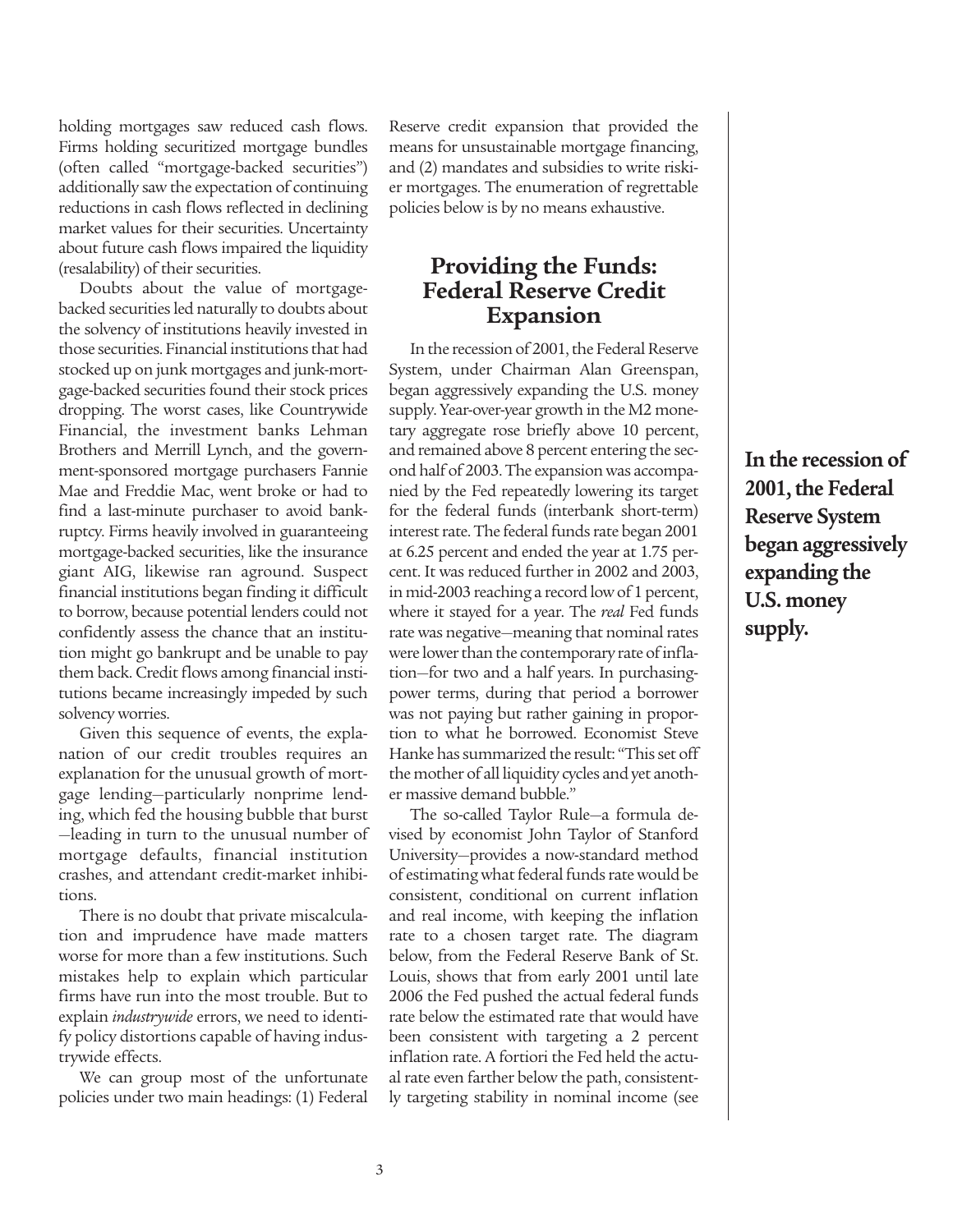**Figure 1 Federal Funds Rate and Inflation Targets**



Source: Federal Reserve Bank of St. Louis, *Monetary Trends* (October 2008).

Figure 1). The diagram shows that the gap was especially large—200 basis point or more from mid-2003 to mid-2005.

The demand bubble thus created went heavily into real estate. From mid-2003 to mid-2007, while the dollar volume of final sales of goods and services was growing at 5 percent to 7 percent, real estate loans at commercial banks were growing at 10-17 percent.<sup>1</sup> Creditfueled demand pushed up the sale prices of existing houses and encouraged the construction of new housing on undeveloped land, in both cases absorbing the increased dollar volume of mortgages. Because real estate is an especially long-lived asset, its market value is especially boosted by low interest rates. The housing sector thus exhibited more than its share of the price inflation as predicted by the Taylor Rule.

The Fed's policy of lowering short-term interest rates not only fueled growth in the dollar volume of mortgage lending, but had unintended consequences for the *type* of mortgages written. By pushing very-short-term interest rates down so dramatically between 2001 and 2004, the Fed lowered short-term rates relative to 30-year rates. Adjustable-rate mortgages (ARMs), typically based on a oneyear interest rate, became increasingly cheap relative to 30-year fixed-rate mortgages. Back in 2001, nonteaser ARM rates on average were 1.13 percent cheaper than 30-year fixed-mortgages (5.84 percent vs. 6.97 percent). By 2004, as a result of the ultra-low federal funds rate, the gap had grown to 1.94 percent (3.90 per-

cent vs. 5.84 percent). $^{2}$  Not surprisingly, increasing numbers of new mortgage borrowers were drawn away from mortgages with 30 year rates into ARMs. The share of new mortgages with adjustable rates, only one-fifth in 2001, had more than doubled by 2004. An adjustable-rate mortgage shifts the risk of refinancing at higher rates from the lender to the borrower. Many borrowers who took out ARMs implicitly (and imprudently) counted on the Fed to keep short-term rates low indefinitely. They have faced problems as their monthly payments have adjusted upward. The shift toward ARMs thus compounded the mortgage-quality problems arising from regulatory mandates and subsidies.

Researchers at the International Monetary Fund have corroborated the view that the Fed's easy-credit policy fueled the housing bubble. After estimating the sensitivity of U.S. housing prices and residential investment to interest rates, they find that "the increase in house prices and residential investment in the United States over the past six years would have been much more contained had short-term interest rates remained unchanged."<sup>3</sup> Even Alan Greenspan, who otherwise protests his innocence, has acknowledged that "the 1 percent rate set in mid-2003 . . . lowered interest rates on adjustable-rate mortgages and may have contributed to the rise in U.S. home prices."

The excess investment in new housing has resulted in an overbuild of housing stock. Assuming that the federal government does not follow proposals (tongue-in-cheek or other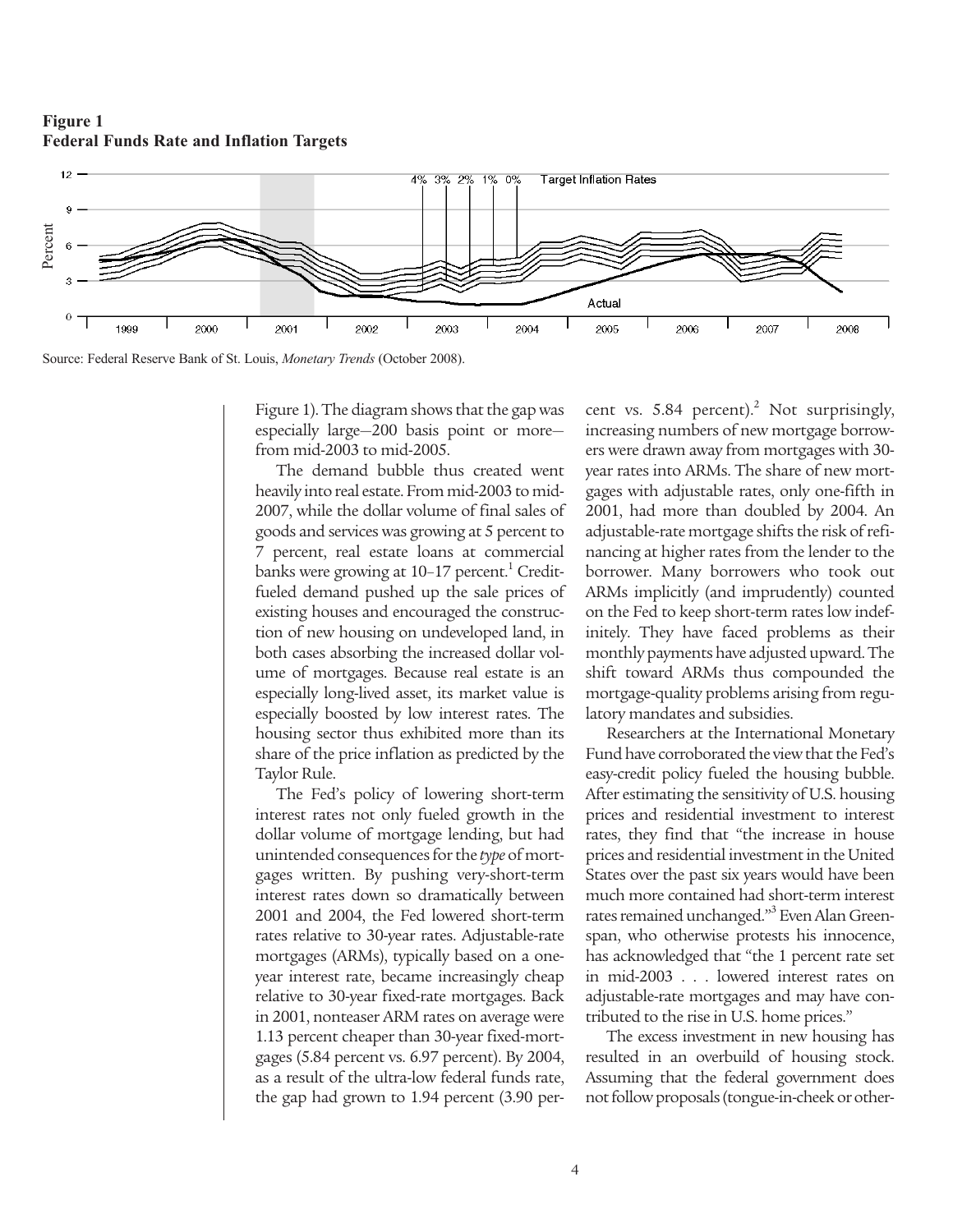wise) that it should buy up and then raze excess houses and condos, or proposals to admit a large number of new immigrants, house prices and activity in the U.S. housing construction industry are going to remain depressed for a while. The process of adjustment, already well under way but not yet completed, requires house prices to fall and workers and capital to be released from the construction industry to find more appropriate employment elsewhere. Correspondingly, an adjustment requires the book value of existing financial assets based on housing to be written down and workers and capital to be released from writing and trading mortgages to find more appropriate employment elsewhere. No matter how painful the adjustment process, delaying it only delays the economy's recovery.

#### **Mandates and Subsidies to Write Risky Mortgages**

In 2001, the share of existing mortgages classified as nonprime (subprime or the intermediate category "Alt-A") was below 10 percent. That share began rising rapidly. The nonprime share of all *new* mortgage originations rose close to 34 percent by 2006, bringing the nonprime share of existing mortgages to 23 percent. Meanwhile the quality of loans within the nonprime category declined, because a smaller share of nonprime borrowers made 20 percent down payments on their purchases.<sup>4</sup>

The expansion in risky mortgages to underqualified borrowers was an imprudence fostered by the federal government. As elaborated in the paragraphs to follow, there were several ways that Congress and the executive branch encouraged the expansion. The first way was loosening down-payment standards on mortgages guaranteed by the Federal Housing Administration. The second was strengthening the Community Reinvestment Act. The third was pressure on lenders by the Department of Housing and Urban Development. The fourth and most important way was subsidizing, through implicit taxpayer guarantees, the dramatic expansion of the governmentsponsored mortgage buyers Fannie Mae and Freddie Mac; pointedly refusing to moderate the moral hazard problem of implicit guarantees or otherwise rein in the hyper-expansion of Fannie and Freddie; and increasingly pushing Fannie and Freddie to promote affordable housing" through expanded purchases of nonprime loans to low-income applicants.

The Federal Housing Administration was founded in 1934 to insure mortgage loans made by private firms to qualifying borrowers. For a borrower to qualify, the FHA originally required—among other things—that the borrower provide a nonborrowed 20 percent down payment on the house being purchased. Private mortgage lenders like savings banks considered that to be a low down payment at the time. But private down payment requirements began falling toward the FHA level. The FHA reduced its requirements below 20 percent. Private mortgage insurance arose for non-FHA borrowers with down payments below 20 percent. Apparently concerned for bureaucratic reasons with preventing its "market share" from shrinking too far, the FHA began lowering its standards to stay below those of private lenders. By 2004 the required down payment on the FHA's most popular program had fallen to only 3 percent, and proposals were afoot in Congress to lower it to zero.<sup>5</sup> Mortgages with very low down payments have had very high default rates.

The Community Reinvestment Act, first enacted in 1977, was relatively innocuous for its first 12 years or so, merely imposing reporting requirements on commercial banks regarding the extent to which they lent funds back into the neighborhoods where they gathered deposits. Congress amended the CRA in 1989 to make banks' CRA ratings public information. Further amendments in 1995 gave the CRA serious teeth: regulators could now deny a bank with a low CRA rating approval to merge with another bank—at a time when the arrival of interstate banking made such approvals especially valuable—or even to open new branches. Complaints from community organizations would now count against a bank's CRA rating. Groups like ACORN (the

**No matter how painful the adjustment process, delaying it only delays the economy's recovery.**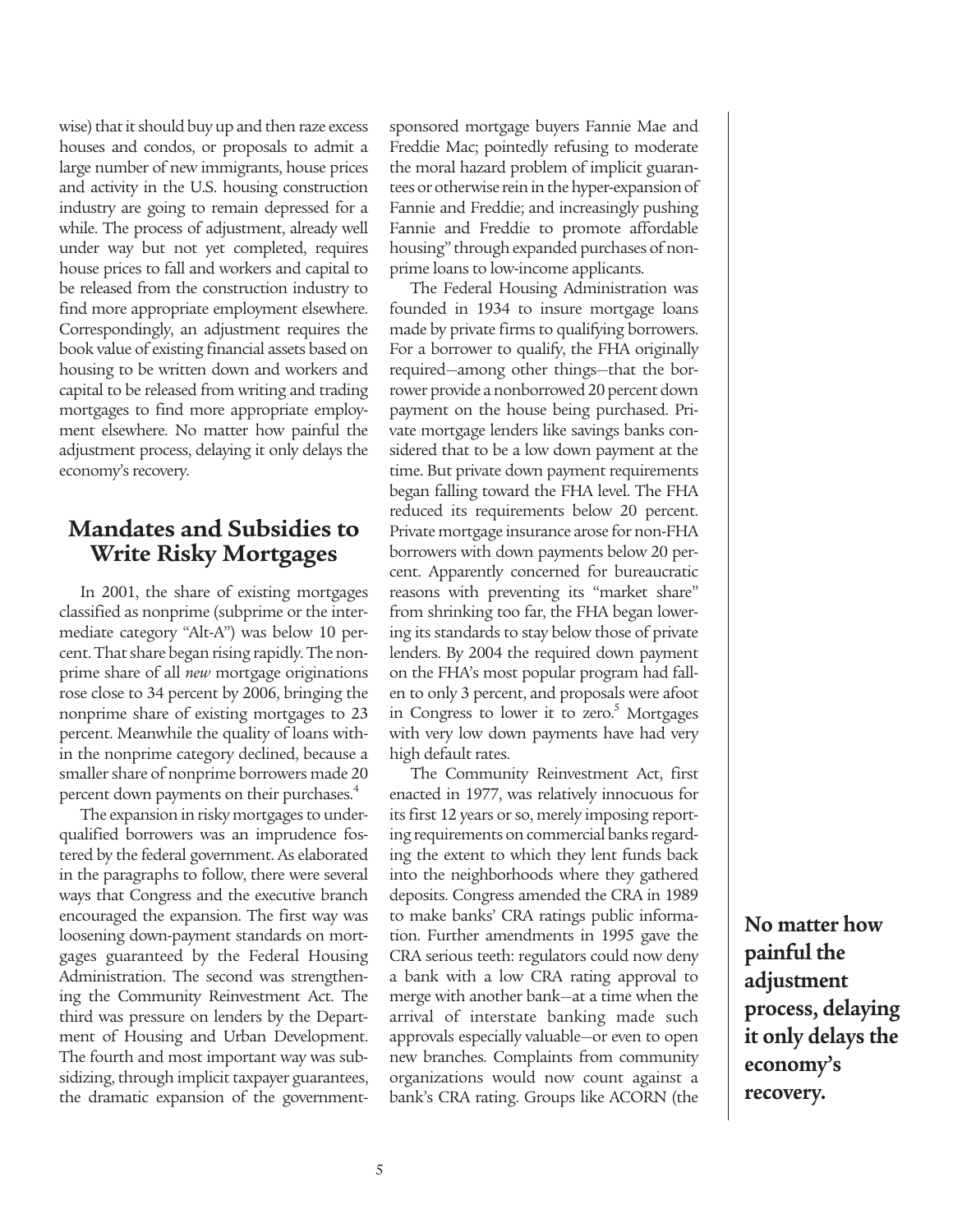**The expansion in risky mortgages to underqualified borrowers was an imprudence fostered by the federal government.**

Association of Community Organizations for Reform Now) began actively pressuring banks to make loans under the threat that otherwise they would register complaints in order to deny the bank valuable approvals.

In response to the new CRA rules, some banks joined into partnerships with community groups to distribute millions in mortgage money to low-income borrowers previously considered noncreditworthy. Other banks took advantage of the newly authorized option to boost their CRA rating by purchasing special "CRA mortgage-backed securities," that is, packages of disproportionately nonprime loans certified as meeting CRA criteria and securitized by Freddie Mac. No doubt a small share of the total current crop of bad mortgages has come from CRA loans. But for the share of the increase in defaults that *has* come from the CRA-qualifying borrowers (who would otherwise have been turned down for lack of creditworthiness) rather than from, say, would-be condo-flippers on the outskirts of Las Vegas-the CRA bears responsibility.

Defaults and foreclosures are, of course, a drag on real estate values in poor neighborhoods just as in others. Federal Reserve Chairman Ben Bernanke aptly commented in a 2007 speech that "recent problems in mortgage markets illustrate that an underlying assumption of the CRA—that *more* lending equals *better* outcomes for local communities maynot alwayshold." <sup>6</sup> (IfonlyAlanGreenspan had recognized that such a warning applies to credit markets generally and the nation as a whole, he might not have artificially expanded total credit so vigorously. We can only hope that Ben Bernanke will keep his own generalized warning in mind henceforth.)

Meanwhile, beginning in 1993, officials in the Department of Housing and Urban Development began bringing legal actions against mortgage bankers that declined a higher percentage of minority applicants than white applicants. To avoid legal trouble, lenders began relaxing their down-payment and income qualifications. 7

Congress and HUD also pressured Fannie Mae and Freddie Mac. A 1992 law, as described by Bernanke, "required the government-sponsored enterprises, Fannie Mae and Freddie Mac, to devote a large percentage of their activities to meeting affordable housing goals." <sup>8</sup> Russell Roberts has cited some relevant numbers in the *Wall Street Journal*:

Beginning in 1992, Congress pushed Fannie Mae and Freddie Mac to increase their purchases of mortgages going to low- and moderate-income borrowers. For 1996, the Department of Housing and Urban Development (HUD) gave Fannie and Freddie an explicit target— 42 percent of their mortgage financing had to go to borrowers with income below the median in their area. The target increased to 50 percent in 2000 and 52 percent in 2005.

For 1996, HUD required that 12 percent of all mortgage purchases by Fannie and Freddie be "special affordable" loans, typically to borrowers with income less than 60% of their area's median income. That number was increased to 20% in 2000 and 22% in 2005. The 2008 goal was to be 28%. Between 2000 and 2005, Fannie and Freddie met those goals every year, funding hundreds of billions of dollars worth of loans, many of them subprime and adjustable-rate loans, and made to borrowers who bought houses with less than 10% down.<sup>9</sup>

Wayne Barrett of *The Village Voice* has likewise drawn attention to how Andrew Cuomo, as Secretary of HUD between 1997 and 2001, actively pushed Fannie Mae and Freddie Mac into backing the enormous expansion of the nonprime mortgage market. In the short run, Fannie Mae and Freddie Mac found that their new flexible lending lines were profitable, and they continued to expand their purchases of nonprime mortgages under the rising goals set by subsequent HUD Secretaries.<sup>10</sup>

The hyperexpansion of Fannie Mae and Freddie Mac was made possible by their implicit backing from the U.S. Treasury. To fund their enormous growth, Fannie Mae and Freddie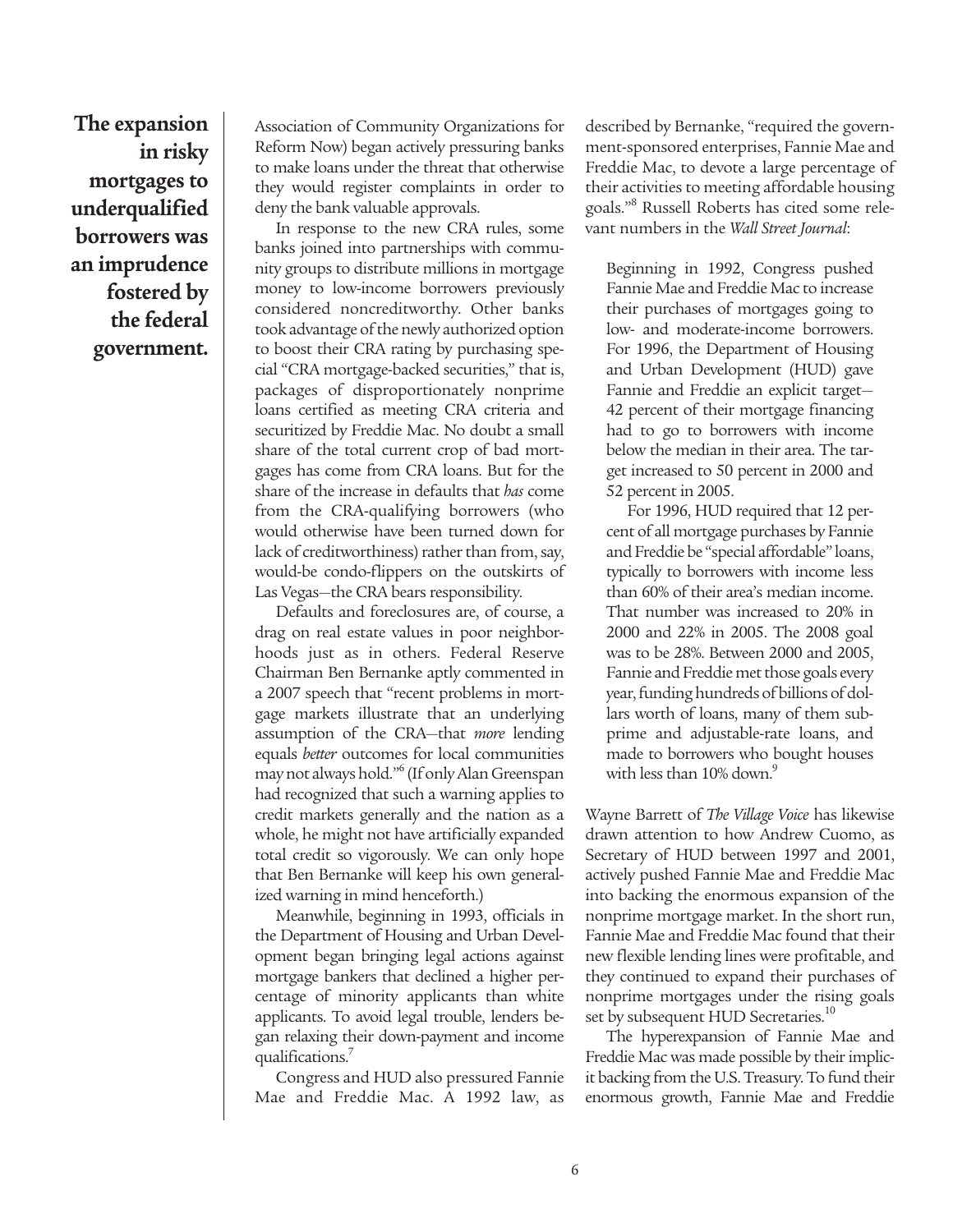Mac had to borrow huge sums in wholesale financial markets. Institutional investors were willing to lend to the government-sponsored mortgage companies cheaply—at rates only slightly above those on the Treasury's risk-free securities and well below those paid by other financial intermediaries—despite the risk of default that would normally attach to private firms holding such highly leveraged and poorly diversified portfolios. The investors were so willing only because they thought that the Treasury would repay them should Fannie or Freddie be unable. As it turns out, they were right. The Treasury did explicitly guarantee Fannie's and Freddie's debts when the two giants collapsed andwere placed into conservatorship.

Congress was repeatedly warned by credible observers about the growing dangers posed by Fannie Mae's and Freddie Mac's implicit federal backing. A leading critic was William Poole, then president of the Federal Reserve Bank of St. Louis, who as far back as 2003 pointedly warned that the companies had insufficient capital to survive adverse conditions, and that the problem would continue to fester unless Congress explicitly removed the federal backing from the two companies so that they would face market discipline.<sup>11</sup>

Congress did nothing. Efforts to rein in Fannie and Freddie came to naught because the two giants had cultivated powerful friends on Capitol Hill. At hearings of the House Financial Services Committee in September 2003, regarding Bush administration proposals to change the regulatory oversight of the GSEs, in his opening statement Rep. Barney Frank (D-MA) defended the status quo arrangement on the grounds that it enabled Fannie and Freddie to lower mortgage interest rates for borrowers:

Fannie Mae and Freddie Mac have played a very useful role in helping make housing more affordable, both in general through leveraging the mortgage market, and in particular, they have a mission that this Congress has given them in return for some of the arrangements which are of some benefit to them to focus on affordable housing, and that is what I am concerned about here. I believe that we, as the Federal Government, have probably done too little rather than too much to push them to meet the goals of affordable housing and to set reasonable goals. . . . The more people, in my judgment, exaggerate a threat of safety and soundness, the more people conjure up the possibility of serious financial losses to the Treasury, which I do not see . . . the more pressure there is there, then the less I think we see in terms of affordable housing.<sup>12</sup>

In the very same statement Representative Frank denied that the GSE's debt had any federal backing:

But there is no guarantee, there is no explicit guarantee, there is no implicit guarantee, there is no wink-and-nod guarantee. Invest, and you are on your own. 13

Of course, Frank was thinking wishfully and ignoring the obvious. The very "arrangements which are of some benefit to them," that is, the arrangements that enabled Fannie Mae and Freddie Mac to borrow at low rates (in exchange for which privileges they were willing to accept affordable housing mandates), were nothing other than the implicit federal guarantees of their debt.

## **Conclusion**

The housing bubble and its aftermath arose from market distortions created by the Federal Reserve, government backing of Fannie Mae and Freddie Mac, the Department of Housing and Urban Development, and the Federal Housing Authority. We are experiencing the unfortunate results of perverse government policies.

The traditional remedy for the severely mistaken investment policies of private firms shut and dismantle those firms to stop the **The hyperexpansion of Fannie Mae and Freddie Mac was made possible by their implicit backing from the U.S. Treasury.**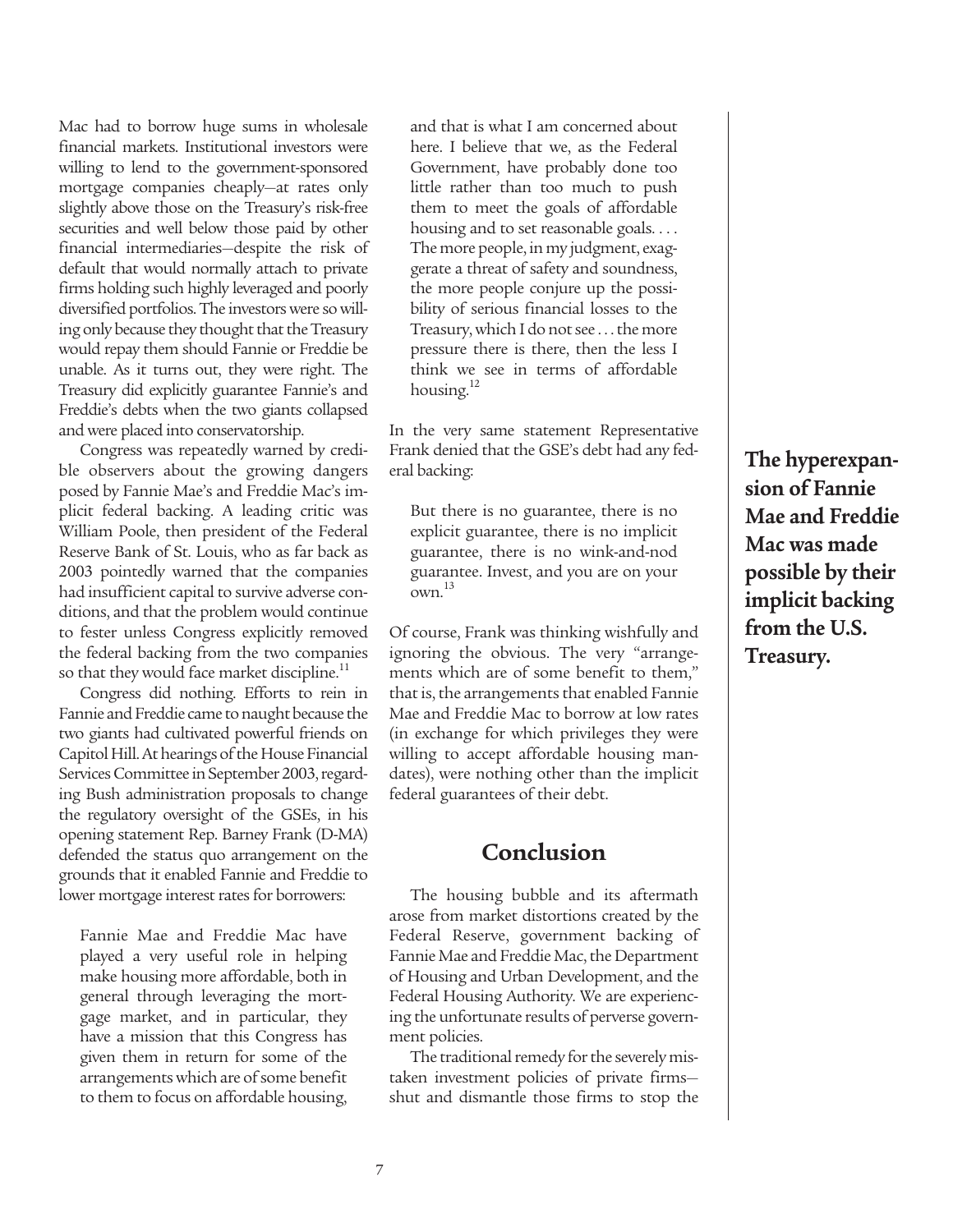**The most effective and appropriate form of business regulation is regulation by profit and loss.**

bleeding, free their assets and personnel to go where they can add value, and make room for firms with better entrepreneurial ideas—is as relevant as ever. A financial market in which failed enterprises like Freddie Mac or AIG are never shut down is like an American Idol contest in which the poorest singers never go home. The closure of Lehman Brothers (and the near-closure of Merrill Lynch), by raising the interest rate that the market charges to highly leveraged investment banks, forced Goldman Sachs and Morgan Stanley to change their business models drastically. The most effective and appropriate form of business regulation is regulation by profit and loss.

The long-term remedy for the severely mistaken government monetary and regulatory policies that have produced the current financial train wreck is similar. We need to identify and undo policies that distort housing and financial markets, and dismantle failed agencies whose missions require them to distort markets. We should be guided by recognizing the two chief errors that have been made. Cheap-money policies by the Federal Reserve System do not produce a sustainable prosperity. Hiding the cost of mortgage subsidies offbudget, as by imposing affordable housing regulatory mandates on banks and by providing implicit taxpayer guarantees on Fannie Mae and Freddie Mac bonds, does not give us more housing at nobody's expense.

#### **Notes**

1. Federal Reserve Bank of St. Louis FRED database, series FINSAL and REALLN, year-over-year percentage changes, http://research.stlouisfed.org/ fred2/series/FINSAL?cid=106 and http://research. stlouisfed.org/fred2/series/REALLN?cid=100. My thanks to George Selgin for drawing my attention to these numbers.

2. As reported by Freddie Mac, http://www.fred diemac.com/pmms/pmms30.htm.

3. Roberto Cardarelli et al., "The Changing Hous-

ing Cycle and the Implications for Monetary Policy," in *World Economic Outlook: Housing and the Business Cycle* (April 2008), ch. 3, p. 21, caption to fig. 3.12.

4. William R. Emmons, "The Mortgage Crisis: Let Markets Work, But Compensate the Truly Needy," *Regional Economist* (July 2008), http://www.stlouis fed.org/publications/re/2008/c/pages/mortgage.ht ml.

5. John Berlau, "The Subprime FHA," *Wall Street Journal* (October 15, 2007), http://cei.org/gencon /019,06195.cfm.

6. Ben S. Bernanke, "The Community Reinvestment Act: Its Evolution and New Challenges," (March 30, 2007), http://www.federalreserve.gov/ newsevents/speech/Bernanke20070330a.htm.

7. Dennis Sewell, "Clinton Democrats Are to Blame for the Credit Crunch," *Spectator* (October 1, 2008), http://www.spectator.co.uk/the-magazine/fea tures/2189196/part\_3/clinton-democrats-are-toblame-for-the-credit-crunch.thtml.

8. Bernanke, "The Community Reinvestment Act."

9. Russell Roberts, "How Government Stoked the Mania," *Wall Street Journal* (October 3, 2008), http: //online.wsj.com/article/SB122298982558700341. html?mod=special\_page\_campaign2008\_mostpop.

10. Wayne Barrett, "Andrew Cuomo and Fannie and Freddie: How the Youngest Housing and Urban Development Secretary in History Gave Birth to the Mortgage Crisis," *Village Voice* (August 5, 2008), http: //www.villagevoice.com/2008-08-05/news/howandrew-cuomo-gave-birth-to-the-crisis-at-fanniemae-and-freddie-mac/1.

11. "Official Cites Risks of Fannie, Freddie," *Los Angeles Times* (March 11, 2003), http://articles.la times.com/2003/mar/11/business/fi-freddie11.

12. *The Treasury Department's Views on the Regulation ofGovernment SponsoredEnterprises:HearingBeforethe Committee on Financial Services*, U.S. House of Representatives, 108th Congress, 1st Session (September 10, 2003), http://frwebgate.access.gpo. gov/cgi-bin/getdoc.cgi?dbname=108\_house\_hear ings&docid=f:92231.wais.

13. Ibid.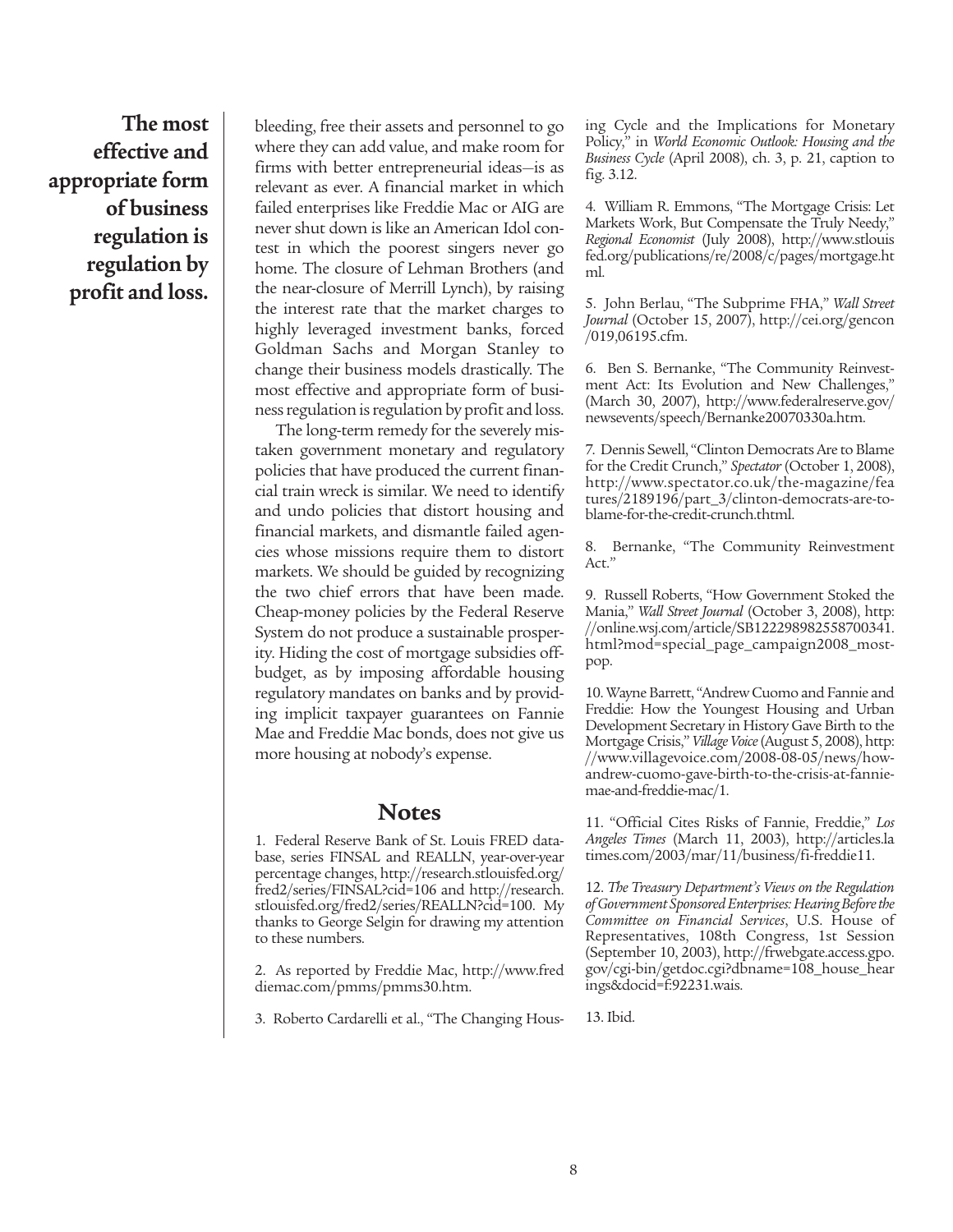#### **OTHER STUDIES IN THE BRIEFING PAPERS SERIES**

- 109. **Greenspan's Monetary Policy in Retrospect: Discretion or Rules?** by David R. Henderson and Jeffrey Rogers Hummel (November 3, 2008)
- 108. **Does Barack Obama Support Socialized Medicine?** by Michael F. Cannon (October 7, 2008)
- 107. **Rails Won't Save America** by Randal O'Toole (October 7, 2008)
- 106. **Freddie Mac and Fannie Mae: An Exit Strategy for the Taxpayer** by Arnold Kling (September 8, 2008)
- 105. **FASB: Making Financial Statements Mysterious** by T. J. Rodgers (August 19, 2008)
- 104. **A Fork in the Road: Obama, McCain, and Health Care** by Michael Tanner (July 29, 2008)
- 103. **Asset Bubbles and Their Consequences** by Gerald P. O'Driscoll Jr. (May 20, 2008)
- 102. **The Klein Doctrine: The Rise of Disaster Polemics** by Johan Norberg (May 14, 2008)
- 101. **WHO's Fooling Who? The World Health Organization's Problematic Ranking of Health Care Systems** by Glen Whitman (February 28, 2008)
- 100. **Is the Gold Standard Still the Gold Standard among Monetary Systems?** by Lawrence H. White (February 8, 2008)
- 99. **Sinking SCHIP: A First Step toward Stopping the Growth of Government Health Programs** by Michael F. Cannon (September 13, 2007)
- 98. **Doublespeak and the War on Terrorism** by Timothy Lynch (September 6, 2006)
- 97. **No Miracle in Massachusetts: Why Governor Romney's Health Care Reform Won't Work** by Michael Tanner (June 6, 2006)
- 96. **Free Speech and the 527 Prohibition** by Stephen M. Hoersting (April 3, 2006)
- 95. **Dispelling the Myths: The Truth about TABOR and Referendum C** by Michael J. New and Stephen Slivinski (October 24, 2005)
- 94. **The Security Pretext: An Examination of the Growth of Federal Police Agencies** by Melanie Scarborough (June 29, 2005)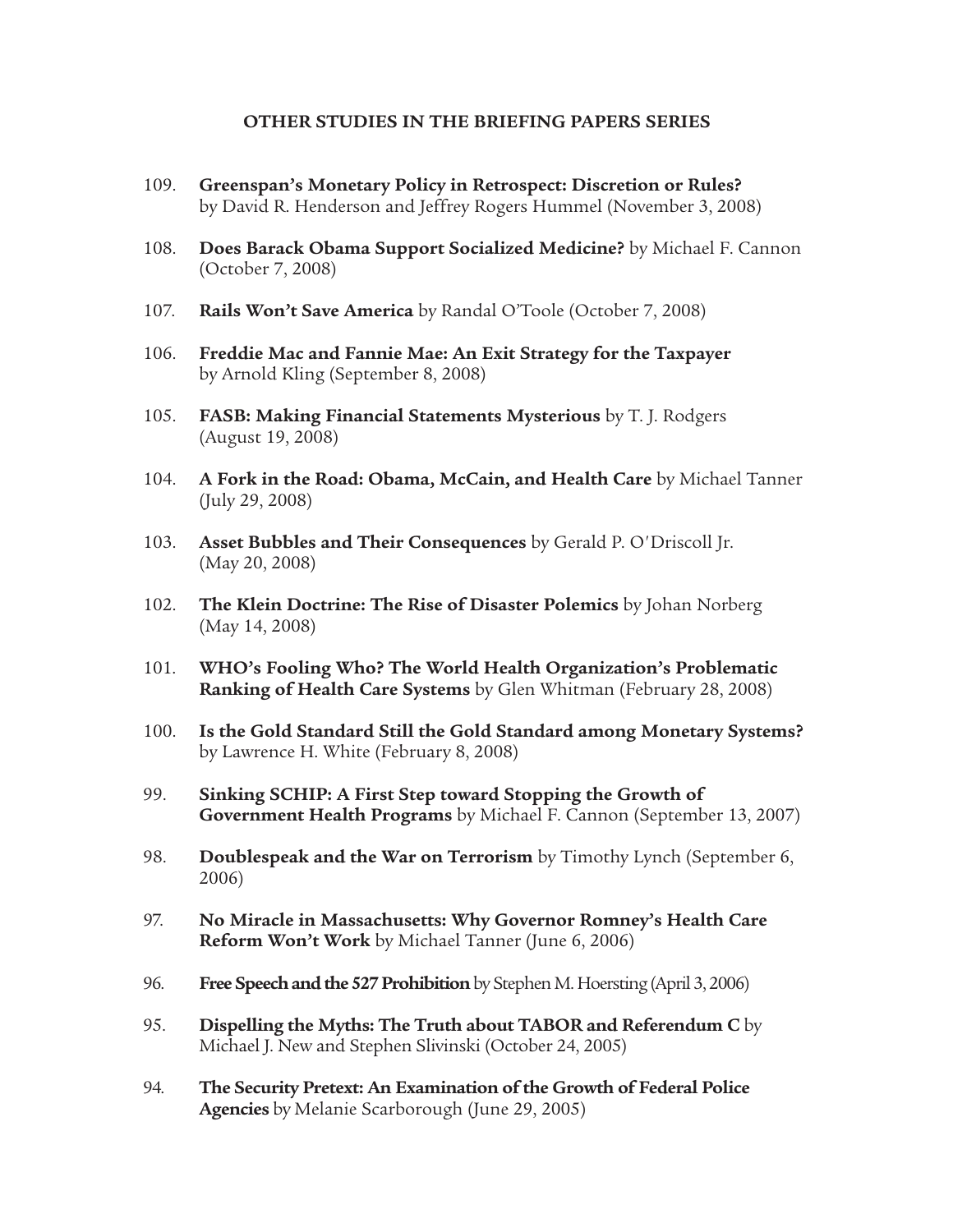- 93. **KeeptheCap:Why aTax IncreaseWill Not Save Social Security** byMichaelTanner (June 8, 2005)
- 92. **A BetterDeal at HalftheCost:SSA ScoringoftheCatoSocial SecurityReform Plan** by Michael Tanner (April 26, 2005)
- 91. Medicare Prescription Drugs: Medical Necessity Meets Fiscal Insanity by Joseph Antos and Jagadeesh Gokhale (February 9, 2005)
- 90. **Hydrogen's Empty Environmental Promise** by Donald Anthrop (December 7, 2004)
- 89. **Caught Stealing: Debunking the Economic Case for D.C. Baseball by Dennis** Coates and Brad R. Humphreys (October 27, 2004)
- 88. **Show Me the Money! Dividend Payouts after the Bush Tax Cut** by Stephen Moore and Phil Kerpen (October 11, 2004)
- 87. **The Republican Spending Explosion** by Veronique de Rugy (March 3, 2004)
- 86. **School Choice in the District of Columbia: Saving Taxpayers Money, Increasing Opportunities for Children** by Casey J. Lartigue Jr. (September 19, 2003)
- 85. **Smallpox and Bioterrorism: Why the Plan to Protect the Nation Is Stalled and What to Do** by William J. Bicknell, M.D., and Kenneth D. Bloem (September 5, 2003)
- 84. **The Benefits of Campaign Spending** by John J. Coleman (September 4, 2003)
- 83. **Proposition 13 and State Budget Limitations: Past Successes and Future Options** by Michael J. New (June 19, 2003)
- 82. **Failing by a Wide Margin: Methods and Findings in the 2003 Social Security Trustees Report** by Andrew G. Biggs (April 22, 2003)
- 81. **Lessons from Florida: School Choice Gives Increased Opportunities to Children with Special Needs** by David F. Salisbury (March 20, 2003)
- 80. **States Face Fiscal Crunch after 1990s Spending Surge** by Chris Edwards, Stephen Moore, and Phil Kerpen (February 12, 2003)
- 79. **Is America Exporting Misguided Telecommunications Policy? The U.S.- Japan Telecom Trade Negotiations and Beyond** by Motohiro Tuschiya and Adam Thierer (January 7, 2003)
- 78. **This Is Reform? Predicting the Impact of the New Campaign Financing Regulations** by Patrick Basham (November 20, 2002)
- 77. **Corporate Accounting: Congress and FASB Ignore Business Realities** by T. J. Rodgers (October 25, 2002)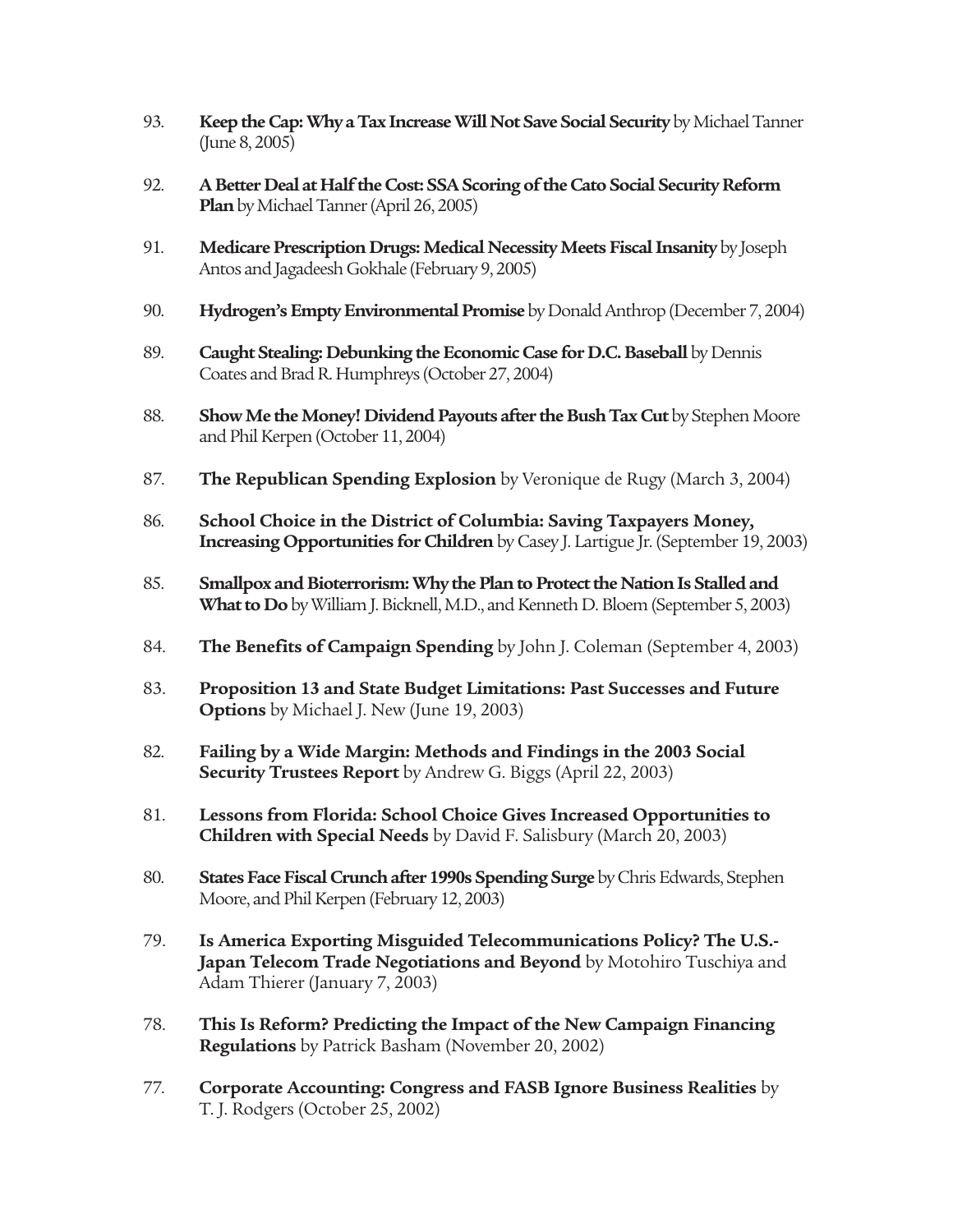- 76. **Fat Cats and Thin Kittens: Are People Who Make Large Campaign Contributions Different?** by John McAdams and John C. Green (September 25, 2002)
- 75. **10 Reasons to Oppose Virginia Sales Tax Increases** by Chris Edwards and Peter Ferrara (September 18, 2002)
- 74. **Personal Accounts in a Down Market: How Recent Stock Market Declines Affect the Social Security Reform Debate** by Andrew Biggs (September 10, 2002)
- 73. **Campaign Finance Regulation: Lessons from Washington State** by Michael J. New (September 5, 2002)
- 72. **Did Enron Pillage California?** by Jerry Taylor and Peter VanDoren (August 22, 2002)
- 71. **Caught in the Seamless Web: Does the Internet's Global Reach Justify Less Freedom of Speech?** by Robert Corn-Revere (July 24, 2002)
- 70. **Farm Subsidies at Record Levels As Congress Considers New Farm Bill** by Chris Edwards and Tad De Haven (October 18, 2001)
- 69. **Watching You: Systematic Federal Surveillance of Ordinary Americans** by Charlotte Twight (October 17, 2001)
- 68. **The Failed Critique of Personal Accounts** by Peter Ferrara (October 8, 2001)
- 67. **Lessons from Vermont: 32-Year-Old Voucher Program Rebuts Critics** by Libby Sternberg (September 10, 2001)
- 66. **Lessons from Maine: Education Vouchers for Students since 1873** by Frank Heller (September 10, 2001)
- 65. **Internet Privacy and Self-Regulation: Lessons from the Porn Wars** by Tom W. Bell (August 9, 2001)
- 64. **It's the Spending, Stupid! Understanding Campaign Finance in the Big-Government Era** by Patrick Basham (July 18, 2001)
- 63. **A 10-Point Agenda for Comprehensive Telecom Reform** by Adam D. Thierer (May 8, 2001)
- 62. **Corrupting Charity: Why Government Should Not Fund Faith-Based Charities** by Michael Tanner (March 22, 2001)
- 61. **Disparate Impact: Social Security and African Americans** by Michael Tanner (February 5, 2001)